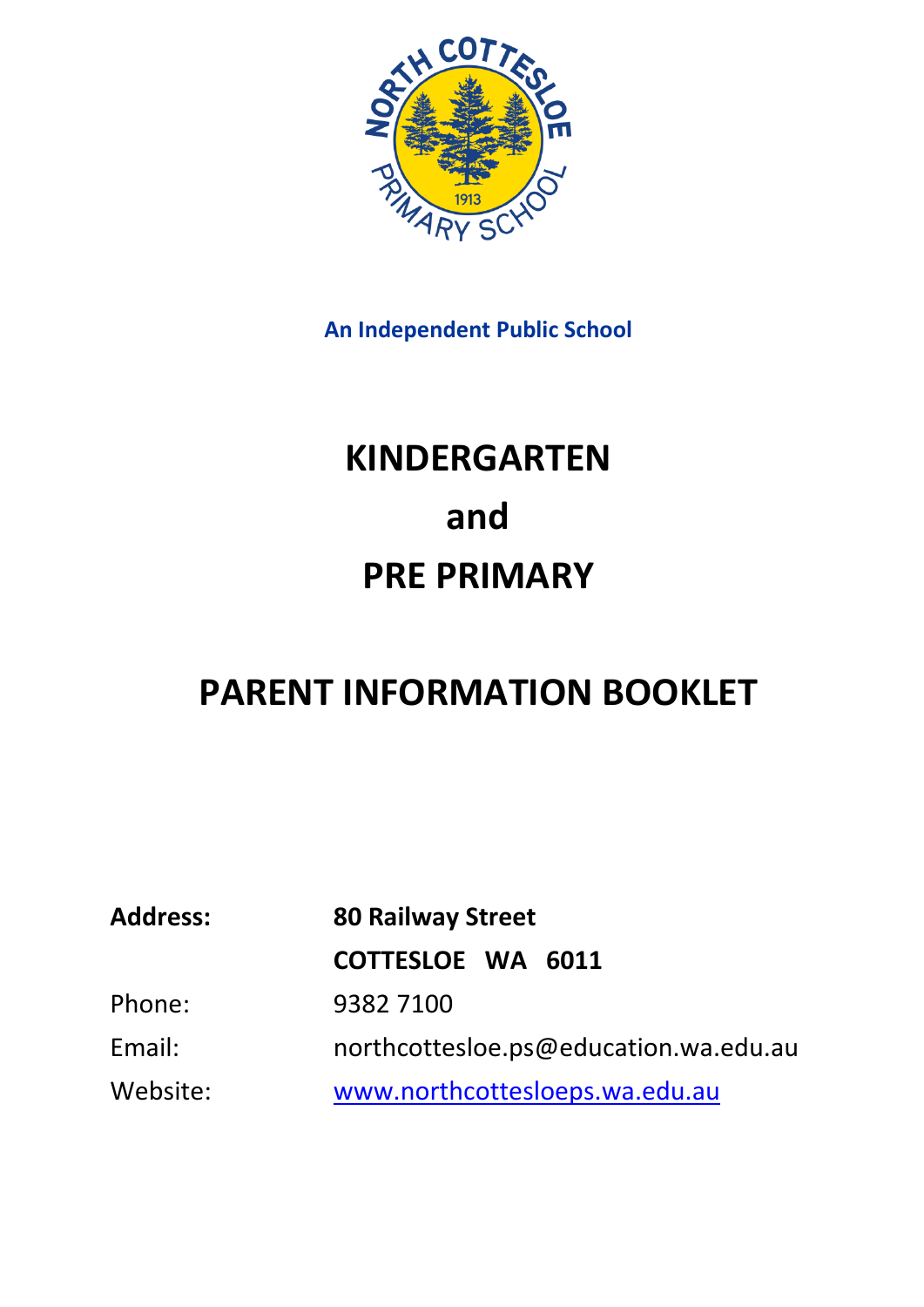Welcome to North Cottesloe Primary School.

We look forward to an enjoyable and enriching year with your child. This booklet has been provided to help caregivers understand the function and operation of the Kindergarten and Pre Primary, which is an integral part of the school.

We recommend you keep this booklet handy.

|                         | <b>SESSION TIMES</b> |
|-------------------------|----------------------|
| Doors Open              | 8.45am               |
| <b>Classes Commence</b> | 9.00am               |
| End of Day              | 3.00pm               |

#### **TERM DATES FOR 2022**

| <b>TERM 1</b> | Monday 31 January | Friday 8 April       |
|---------------|-------------------|----------------------|
| TERM 2        | Tuesday 26 April  | Friday 1 July        |
| <b>TERM3</b>  | Monday 18 July    | Friday 23 September  |
| TERM 4        | Monday 10 October | Thursday 15 December |

#### **Staff Development Days – Students do not attend on these days**

| Friday 27 <sup>th</sup> May     | (Term 2) |
|---------------------------------|----------|
| Monday 18 <sup>th</sup> July    | (Term 3) |
| Monday 10 <sup>th</sup> October | (Term 4) |

#### **PUBLIC HOLIDAYS**

| Monday   | 7 March      | Labour Day       |
|----------|--------------|------------------|
| Friday   | 15 April     | Good Friday      |
| Monday   | 18 April     | Easter Monday    |
| Thursday | 25 April     | <b>ANZAC Day</b> |
| Monday   | 6 June       | WA Day           |
| Monday   | 26 September | Queen's Birthday |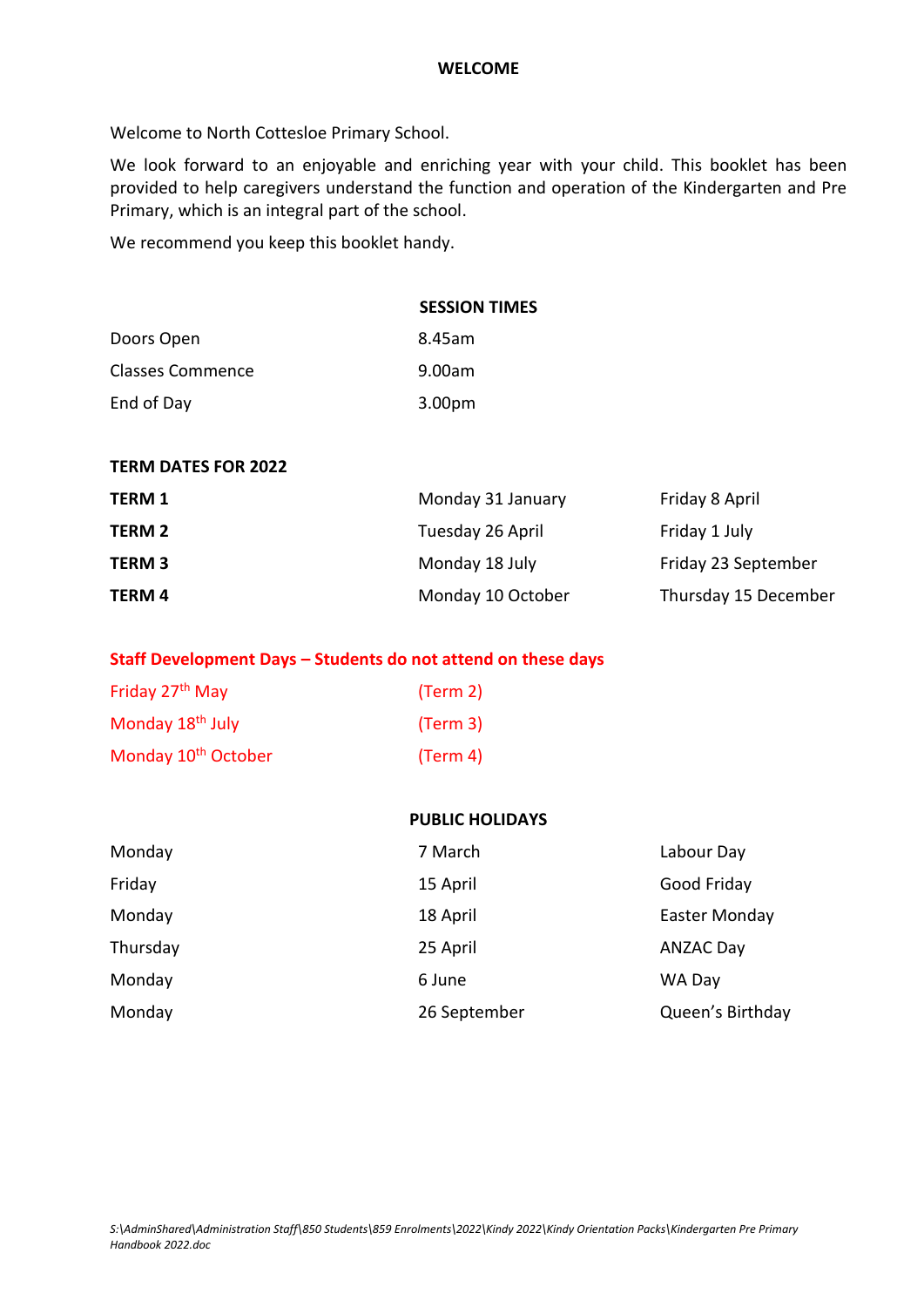# **Kindergarten Days 2022**

|                                                                                   | 2022 Attendar |                   |                      |     |     |     |  |
|-----------------------------------------------------------------------------------|---------------|-------------------|----------------------|-----|-----|-----|--|
|                                                                                   |               | Mon/Tue/Wed       |                      |     |     |     |  |
|                                                                                   |               | Term 1            |                      |     |     |     |  |
| Week                                                                              | <b>Mth</b>    | Mon               | Tue                  | Wed | Thu | Fri |  |
| 1                                                                                 | Jan/Feb       | 31                | 1                    | 2   | з   | 4   |  |
| 2                                                                                 | Feb           | 7                 | 8                    | 9   | 10  | 11  |  |
| 3                                                                                 | Feb           | 14                | 15                   | 16  | 17  | 18  |  |
| 4                                                                                 | Feb           | 21                | 22                   | 23  | 24  | 25  |  |
| 5                                                                                 | Feb/Mar       | 28                | 1                    | 2   | з   | 4   |  |
| 6                                                                                 | Mar           | 7                 | 8                    | 9   | 10  | 11  |  |
| 7                                                                                 | Mar           | 14                | 15                   | 16  | 17  | 18  |  |
| 8                                                                                 | Mar           | 21                | 22                   | 23  | 24  | 25  |  |
| 9                                                                                 | Mar/Ap        | 28                | 29                   | 30  | 31  | 1   |  |
| 10                                                                                | Apr           | 4                 | s                    | 6   | 7   | 8   |  |
|                                                                                   |               | Term <sub>2</sub> |                      |     |     |     |  |
| <b>Week</b>                                                                       | <b>Mth</b>    | Mon               | Tue                  | Wed | Thu | Fri |  |
| 1                                                                                 | Apr           | 25                | 26                   | 27  | 28  | 29  |  |
| 2                                                                                 | May           | 2                 | 3                    | 4   | 5   | 6   |  |
| 3                                                                                 | May           | 9                 | 10                   | 11  | 12  | 13  |  |
| 4                                                                                 | May           | 16                | 17                   | 18  | 19  | 20  |  |
| 5                                                                                 | May           | 23                | 24                   | 25  | 26  | 27  |  |
| 6                                                                                 | May/Jun       | 30                | 31                   | 1   | 2   | з   |  |
| 7                                                                                 | Jun           | 6                 | 7                    | 8   | 9   | 10  |  |
| 8                                                                                 | Jun           | 13                | 14                   | 15  | 16  | 17  |  |
| 9                                                                                 | Jun           | 20                | 21                   | 22  | 23  | 24  |  |
| 10                                                                                | Jun/Jul       | 27                | 28                   | 29  | 30  | 1   |  |
|                                                                                   |               | Term 3            |                      |     |     |     |  |
| Week                                                                              |               | Mon               | Tue                  | Wed | Thu | Fri |  |
| 1                                                                                 | Jul           | 18                | 19                   | 20  | 21  | 22  |  |
| 2                                                                                 | Jul           | 25                | 26                   | 27  | 28  | 29  |  |
| з                                                                                 | Aug           | 1                 | 2                    | з   | 4   | 5   |  |
| 4                                                                                 | Aug           | 8                 | 9                    | 10  | 11  | 12  |  |
| 5                                                                                 | Aug           | 15                | 16                   | 17  | 18  | 19  |  |
| 6                                                                                 | Aug           | 22                | 23                   | 24  | 25  | 26  |  |
| 7                                                                                 | Aug/Sep       | 29                | 30                   | 31  | 1   | 2   |  |
| 8                                                                                 | Sep           | s                 | 6                    | 7   | 8   | 9   |  |
| 9                                                                                 | Sep           | 12                | 13                   | 14  | 15  | 16  |  |
| 10                                                                                | Sep           | 19                | 20                   | 21  | 22  | 23  |  |
|                                                                                   |               | Term 4            |                      |     |     |     |  |
| Week                                                                              |               | Mon               | Tue                  | Wed | Thu | Fri |  |
| 1                                                                                 | Oct           | 10                | 11                   | 12  | 13  | 14  |  |
| 2                                                                                 | Oct           | 17                | 18                   | 19  | 20  | 21  |  |
| 3                                                                                 | Oct           | 24                | 25                   | 26  | 27  | 28  |  |
| 4                                                                                 | Oct/Nov       | 31                | 1                    | 2   | з   | 4   |  |
| 5                                                                                 | Nov           | 7                 | 8                    | 9   | 10  | 11  |  |
| 6                                                                                 | Nov           | 14                | 15                   | 16  | 17  | 18  |  |
| 7                                                                                 | Nov           | 21                | 22                   | 23  | 24  | 25  |  |
| 8                                                                                 | Nov/Dec       | 28                | 29                   | 30  | 1   | 2   |  |
| 9                                                                                 | Dec           | 5                 | 6                    | 7   | 8   | 9   |  |
| 10                                                                                | Dec           | 12                | 13                   | 14  | 15  | 16  |  |
| Mon/Tue Alt Wed                                                                   |               |                   |                      |     |     |     |  |
|                                                                                   |               |                   | <b>School Closed</b> |     |     |     |  |
| <b>Monday 7 March</b><br><b>Labour Day</b><br>Monday 25 April<br><b>ANZAC Day</b> |               |                   |                      |     |     |     |  |
| Monday 6 June<br>WA Day                                                           |               |                   |                      |     |     |     |  |

| nce Roster |                                          |                   |         |         |        |        |  |
|------------|------------------------------------------|-------------------|---------|---------|--------|--------|--|
|            | Wed/Thur/Fri                             |                   |         |         |        |        |  |
|            | Term 1                                   |                   |         |         |        |        |  |
| Week       | Mth                                      | Mon               | Tue     | Wed     | Thu    | Fri    |  |
| 1          | Jan/Feb                                  | 31                | 1       | 2       | з      | 4      |  |
| 2          | Feb                                      | 7                 | 8       | 9       | 10     | 11     |  |
| з          | Feb                                      | 14                | 15      | 16      | 17     | 18     |  |
| 4          | Feb                                      | 21                | 22      | 23      | 24     | 25     |  |
| 5          | Feb/Mar                                  | 28                | 1       | 2       | з      | 4      |  |
| 6          | Mar                                      | 7                 | 8       | 9       | 10     | 11     |  |
| 7          | Mar                                      | 14                | 15      | 16      | 17     | 18     |  |
| 8          | Mar                                      | 21                | 22      | 23      | 24     | 25     |  |
| 9          | Mar/Ap                                   | 28                | 29      | 30      | 31     | 1      |  |
| 10         | Apr                                      | 4                 | 5       | 6       | 7      | 8      |  |
|            |                                          | Term <sub>2</sub> |         |         |        |        |  |
| Week       |                                          | Mon               | Tue     | Wed     | Thu    | Fri    |  |
| 1          | Apr                                      | 25                | 26      | 27      | 28     | 29     |  |
| 2          | May                                      | 2                 | з       | 4       | s      | 6      |  |
| 3          | May                                      | 9                 | 10      | 11      | 12     | 13     |  |
| 4          | May                                      | 16                | 17      | 18      | 19     | 20     |  |
| 5          | May                                      | 23                | 24      | 25      | 26     | 27     |  |
| 6          | May/Jun                                  | 30                | 31      | 1       | 2      | з      |  |
| 7          | Jun                                      | 6                 | 7       | 8       | 9      | 10     |  |
| 8          | Jun                                      | 13                | 14      | 15      | 16     | 17     |  |
| 9          | Jun                                      | 20                | 21      | 22      | 23     | 24     |  |
| 10         | Jun/Jul                                  | 27                | 28      | 29      | 30     | 1      |  |
|            |                                          | Term <sub>3</sub> |         |         |        |        |  |
| Week       |                                          | Mon               | Tue     | Wed     | Thu    | Fri    |  |
| 1          | Jul                                      | 18                | 19      | 20      | 21     | 22     |  |
| 2          | Jul                                      | 25                | 26      | 27      | 28     | 29     |  |
| з          | Aug                                      | 1                 | 2       | з       | 4      | s      |  |
| 4          | Aug                                      | 8                 | 9       | 10      | 11     | 12     |  |
| 5          | Aug                                      | 15                | 16      | 17      | 18     | 19     |  |
| 6          | Aug                                      | 22                | 23      | 24      | 25     | 26     |  |
| 7<br>8     | Aug/Sep<br>Sep                           | 29<br>5           | 30<br>6 | 31<br>7 | 1<br>8 | 2<br>9 |  |
| 9          | Sep                                      | 12                | 13      | 14      | 15     | 16     |  |
| 10         | Sep                                      | 19                | 20      | 21      | 22     | 23     |  |
|            |                                          |                   |         |         |        |        |  |
| Week       |                                          | Term 4<br>Mon     | Tue     | Wed     | Thu    | Fri    |  |
| 1          | Oct                                      | 10                | 11      | 12      | 13     | 14     |  |
| 2          | Oct                                      | 17                | 18      | 19      | 20     | 21     |  |
| з          | Oct                                      | 24                | 25      | 26      | 27     | 28     |  |
| 4          | Oct/Nov                                  | 31                | 1       | 2       | з      | 4      |  |
| 5          | Nov                                      | 7                 | 8       | 9       | 10     | 11     |  |
| 6          | Nov                                      | 14                | 15      | 16      | 17     | 18     |  |
| 7          | Nov                                      | 21                | 22      | 23      | 24     | 25     |  |
| 8          | Nov/Dec                                  | 28                | 29      | 30      | 1      | 2      |  |
| 9          | Dec                                      | 5                 | 6       | 7       | 8      | 9      |  |
| 10         | Dec                                      | 12                | 13      | 14      | 15     | 16     |  |
|            |                                          |                   |         |         |        |        |  |
|            | Thur/Fri Alt Wed<br><b>School Closed</b> |                   |         |         |        |        |  |

Monday 6 June<br>Friday 27 May<br>Monday 18 July<br>Monday 16 December

WA Day<br>School Development Day<br>School Development Day<br>School Development Day<br>School Development Day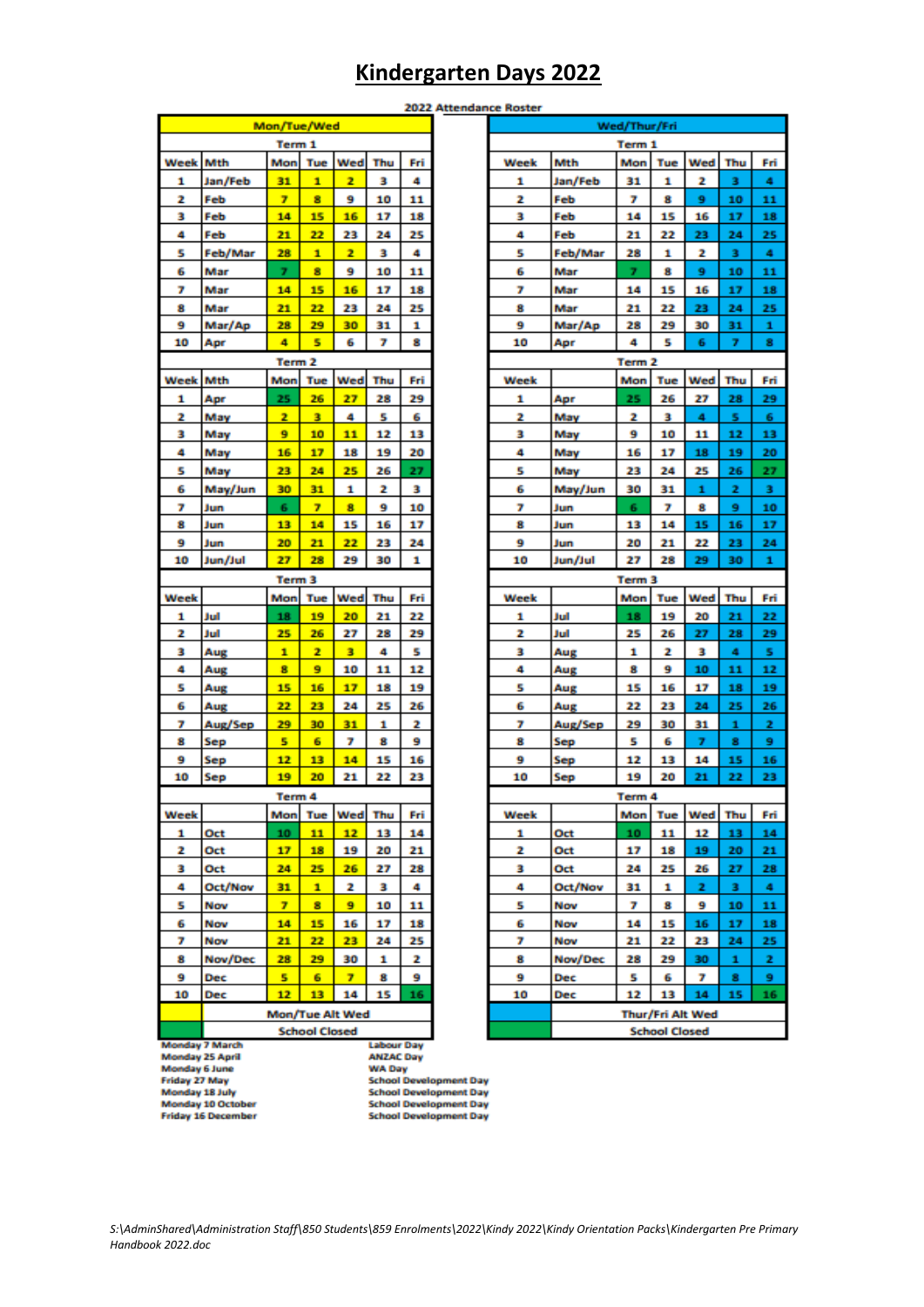# **School**

North Cottesloe Primary School is committed to providing opportunities and experiences that support students to aspire to excellence in all their endeavours. Students are supported to become life-long learners who are valued members of our community. Our students will be resilient, capable, adaptable, critical and creative individuals.

Our staff are committed to working collaboratively in an environment where professional learning is valued.

We are committed to working collaboratively with caregivers to create an enriched learning environment for our students. Strong partnerships with caregivers and the community are highly valued.

## **Vision**

At North Cottesloe Primary School, we will strive to inspire a passion for learning and to nurture caring and respectful citizens.

For our school community this means:

- Staff will employ highly effective teaching practices that are consistently applied in all classrooms within a culture of trust, collaboration and reflection.
- Students are inspired to be passionate, self-reflective learners who strive to achieve their full potential.
- Parents/carers will positively support staff as partners in their child's learning.

#### **Values**

**Excellence** - We strive to achieve our personal best in everything we do. **Respect** - We treat ourselves and others with dignity and consideration. **Integrity** - We do the right thing by others and ourselves. **Care** - We show concern for, and look after, ourselves, others, property and the environment.

#### **Beliefs**

- The needs of the students come first.
- Parents/carers are our partners in the education of the students.
- North Cottesloe Primary School is an institution of learning excellence.
- We will model the behaviours we expect.

#### **Our Philosophy**

Our centre aims to provide a quality Early Childhood Program focusing on whole of child development, incorporating a balanced academic program with play-based opportunities for learning.

We believe intentional teaching, child directed play, and guided play are important elements of our program. Our programs are evidenced based (what can children do, say, write, create now and where do they need to go) and guided by the Early Years Learning Framework, West Australian Curriculum, and the West Australian Kindergarten Curriculum Guidelines and National Quality Standards.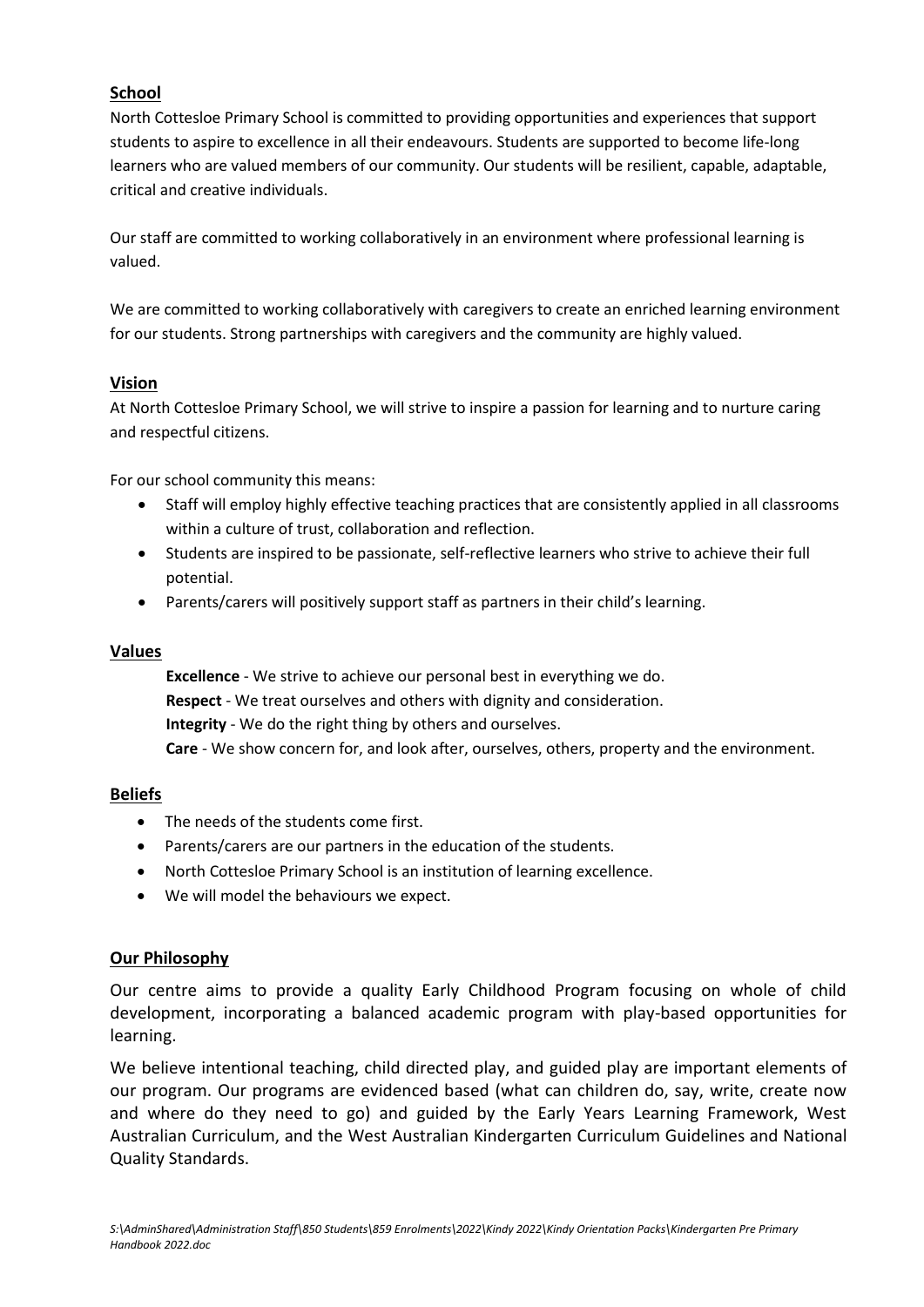We believe that quality teaching is as important as the curriculum itself, and are constantly reflecting on our own teaching. We work collaboratively to improve teaching and learning experiences for all stakeholders.

We believe that our teaching pedagogy and assessment practices need to be connected and cohesive to ensure a comprehensive learning program is developed for each child. We strive for consistency across our classes and for staff to work collaboratively to develop guidelines, documents, programs and protocols.

We acknowledge the importance of collaboration with families, supporting our common purpose of advancing children's learning inside the classroom and beyond.

We aim to foster a strong sense of community through our connection with outside agencies, the Wanslea community organisations, our local childcare agencies, our network schools and the Seaview Community Kindergarten.

We believe quality interactions and positive, respectful relationships are key components of a successful curriculum.

Staff are committed to improvement; endeavouring to provide the best environment and learning experiences possible for each child.

## **Program Information**

Our programs are based on the principles of the Early Years Learning Framework (EYLF) and the Western Australian Curriculum.

Fundamental to the EYLF is a vision for children's learning. The following three characteristics underpin children's learning and development.

- **Belonging** is integral to children's existence as it is important that children have an understanding of where and with whom they belong. Belonging recognises children's growing interdependence, the crucial importance of positive relationships and connections with family and community. Belonging is also central to the building of identity and is pivotal in children's understanding of who they are now and what they might become.
- **Being** recognises the importance of the here and now in children's lives. Early childhood is a time of significant growth and development, challenges and joys as children try to make sense of their world. It is more than just preparation for the future.
- **Becoming** describes the swift and significant change in children's identities, knowledge, capacities and skills that are shaped across childhood as children grow and learn. Children learn to participate actively in society.

The five learning outcomes of the EYLF aim to capture the integrated and complex learning and development of all children from birth to age five. They are:

- Children have a strong sense of identity
- Children are connected with and contribute to their world
- Children have a strong sense of wellbeing
- Children are confident and involved learners
- Children are effective communicators

Children's learning is not predictable and linear, so children will progress towards these outcomes in different ways and at different rates.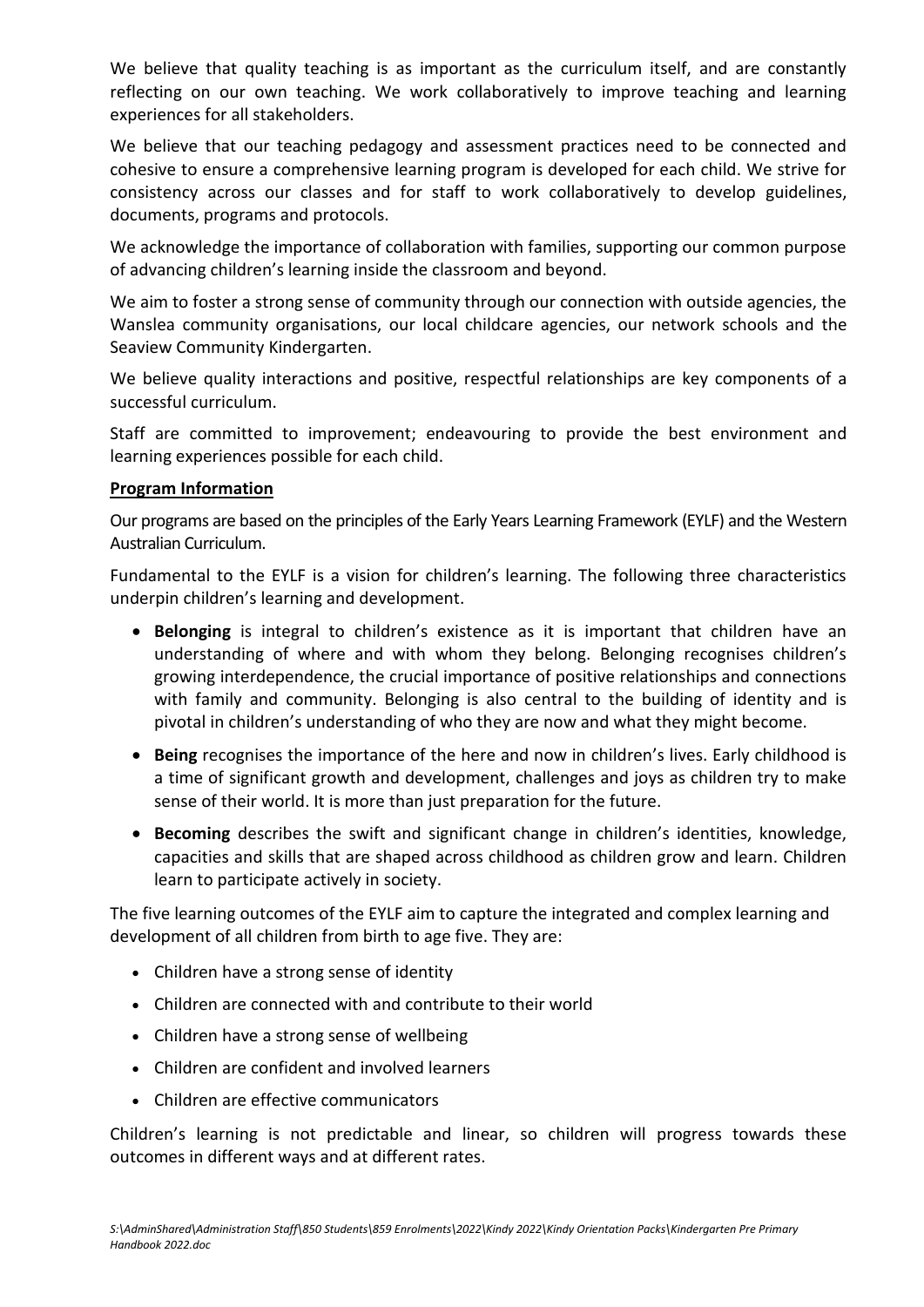# **Thriving in the First Few Weeks**

On the first day at Kindergarten and Pre Primary your child will need to bring a broad brimmed hat, bag containing a change of clothes, a drink bottle of water, morning tea (in a separate container) and their lunch box – all clearly labelled with their first name and surname.

The following tips are included to help make those first few weeks as smooth as possible:

- Always display a positive attitude towards your child going to school. Young children are very good at picking up and reflecting the emotions of the people who are important to them. If they sense that you are anxious about a situation, then your child will more often than not, feel the same way too.
- Always say "goodbye" to your child and be clear about what is happening. Say things like, "It's your special time to play with the other children/toys" and "I will be back to get you this afternoon to take you home". Please do not sneak away, as this can cause distress and a disrupt trust.
- If your child becomes upset at leaving you, the best thing to do is give them a kiss and hug, say "goodbye" and go. Don't be embarrassed or upset if your child cries. The first few weeks can be overwhelming for some children. We will be there to assist you if this happens. Most children who do shed a tear or two are fine within the first five minutes of you leaving.

## **Parent/Carer Roster**

You are more than welcome to attend Kindergarten and Pre Primary sessions with your child. We like to encourage each caregiver to place their name on the Roster each term.

A duty roster will be posted on the notice board. If you find you cannot help on a rostered day please swap with somebody, or maybe a grandparent would like to do it for you. Parental/carer involvement is an important part of our program as:

- It gives you the opportunity to share in your child's experience.
- Your child will benefit from your support and interest.
- An extra pair of hands always adds to the smooth running of the program.

We would prefer it if you could make other arrangements for siblings when coming on roster where possible.

To allow each child time to settle into the Kindergarten and Pre Primary environment and become familiar with their new peers and teachers, we will commence our parent roster late in Term 1. This also helps with establishing boundaries and routines.

#### **Kindergarten Timetable**

Kindergarten students will be attending for an average of five days per fortnight. This will see students attend two full days being either Mondays and Tuesdays or Thursdays and Fridays and alternating Wednesdays for a full day making it a five-day fortnight. A timetable is included at the front of this booklet.

#### **Arrival and Departure**

Parents/carers must wait with their child until the doors are opened at 8.45am. Then caregivers are welcome to come in and help get their child ready for the day. The bell will sound at 9.00am for the children to say goodbye to their parents/carers and move to the mat. Please be on time so our program is not interrupted and ensure that you collect your child promptly at the end of each day.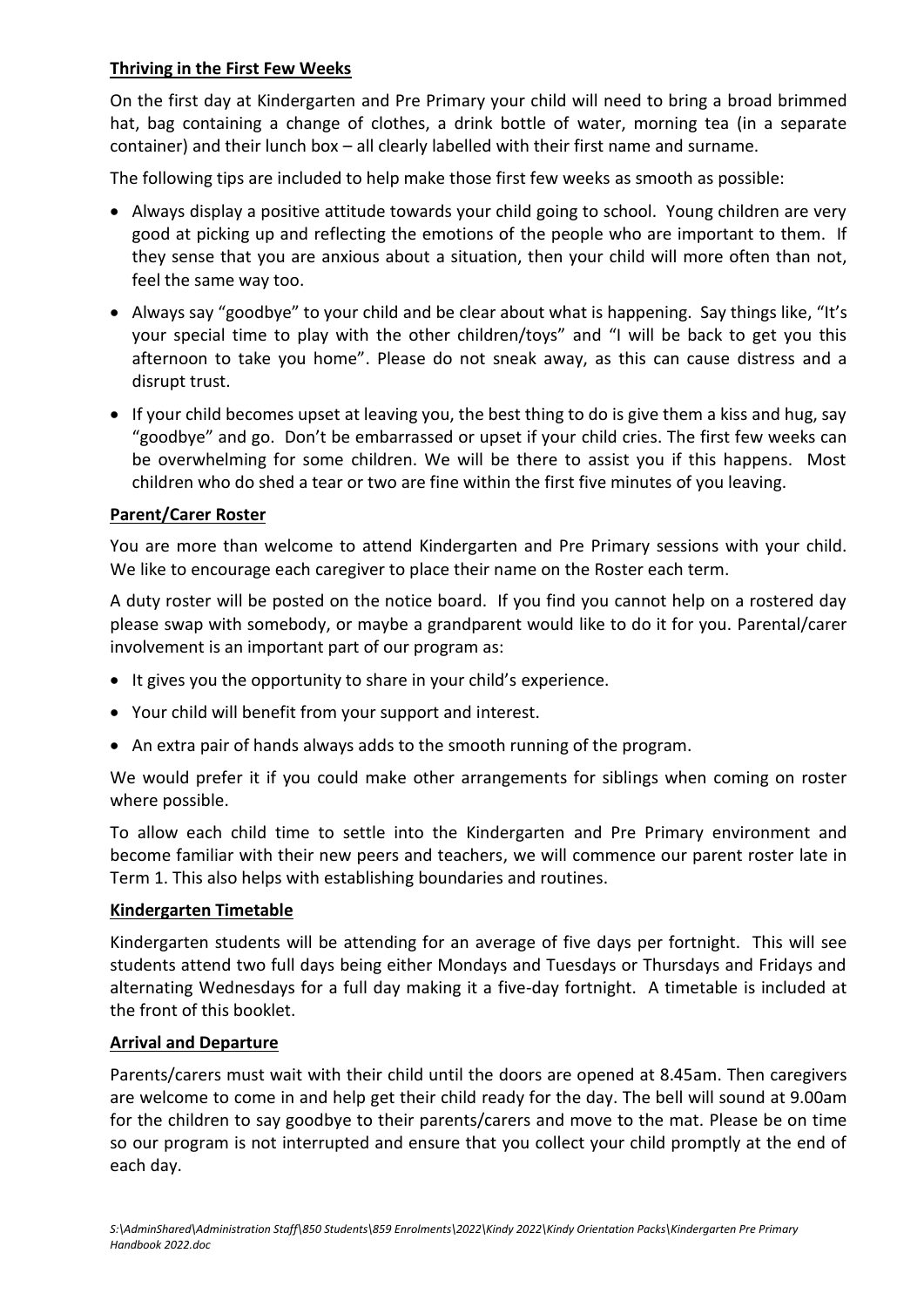Due to safety reasons, children are not permitted on the outside play equipment prior to the commencement of the day and at the end of the day.

To assist with smooth departures at the end of the day, staff will stand at the classroom doors and send children to their caregivers as they see them arrive. Due to the large volume of students exiting at once, we ask that caregivers wait at the following places to collect their child:

- EC1 (Pre Primary) caregivers meet their child at the bottom of the entry stairs.
- EC2 (Pre Primary) caregivers meet their child at the bottom of the ramp outside their classroom (side playground).
- EC2 (Kindergarten) caregivers come up the entry stairs and wait outside the classroom.

# **Custody/Someone Else Collecting Your Child**

Please inform us if only one parent or guardian has legal custody. We also need to know if your child is to be collected by someone other than yourself. A communication book is placed inside the Kindergarten and Pre Primary entrance in which you can note down the information. An authorisation form will also be provided. This form allows you to provide information to us regarding other people who may regularly collect your child.

# **Absentees**

To ensure a successful introduction to school and to allow for continuity in the educational program, it is important that your child attends regularly. If your child is to be absent you are required to advise the school office by using the absentee option on the School Stream app or by calling the office on 9382 7100.

To comply with our Duty of Care regulations, the school must be able to account for any student absences from school, whether part or full days. If your child arrives after school has commenced or needs to leave before the end of the school day, please sign them in or out at the school office in the appropriate register.

# **Sick Children**

Communicable illnesses can be spread easily when children are in close contact with one another. Please keep sick children at home to reduce the spread of infection and to allow them time to recover. If your child has vomited or had diarrhoea, please keep him/her at home for 24 hours after the last episode.

With contagious illnesses or diseases such as chicken pox, measles and head lice, please notify staff so that we may inform other families. The Health Department of WA website has information regarding when to exclude children with common illnesses.

[https://ww2.health.wa.gov.au/Articles/A\\_E/Communicable-disease-guidelines](https://ww2.health.wa.gov.au/Articles/A_E/Communicable-disease-guidelines)

*Please also regularly check your child's hair for head lice. If you are unsure of what to look for you can speak to a staff member.*

# **Medication (short term)**

Caregivers need to complete an Administration of Medication form, available from the school office, if medication is to be administered by school personnel. Medication needs to be clearly labelled with name of child and dosage.

# **Medical Conditions**

Please advise us if your child has a medical condition, and the school office will provide you with the appropriate forms for a daily management plan and/or an emergency action plan e.g. anaphylaxis, asthma.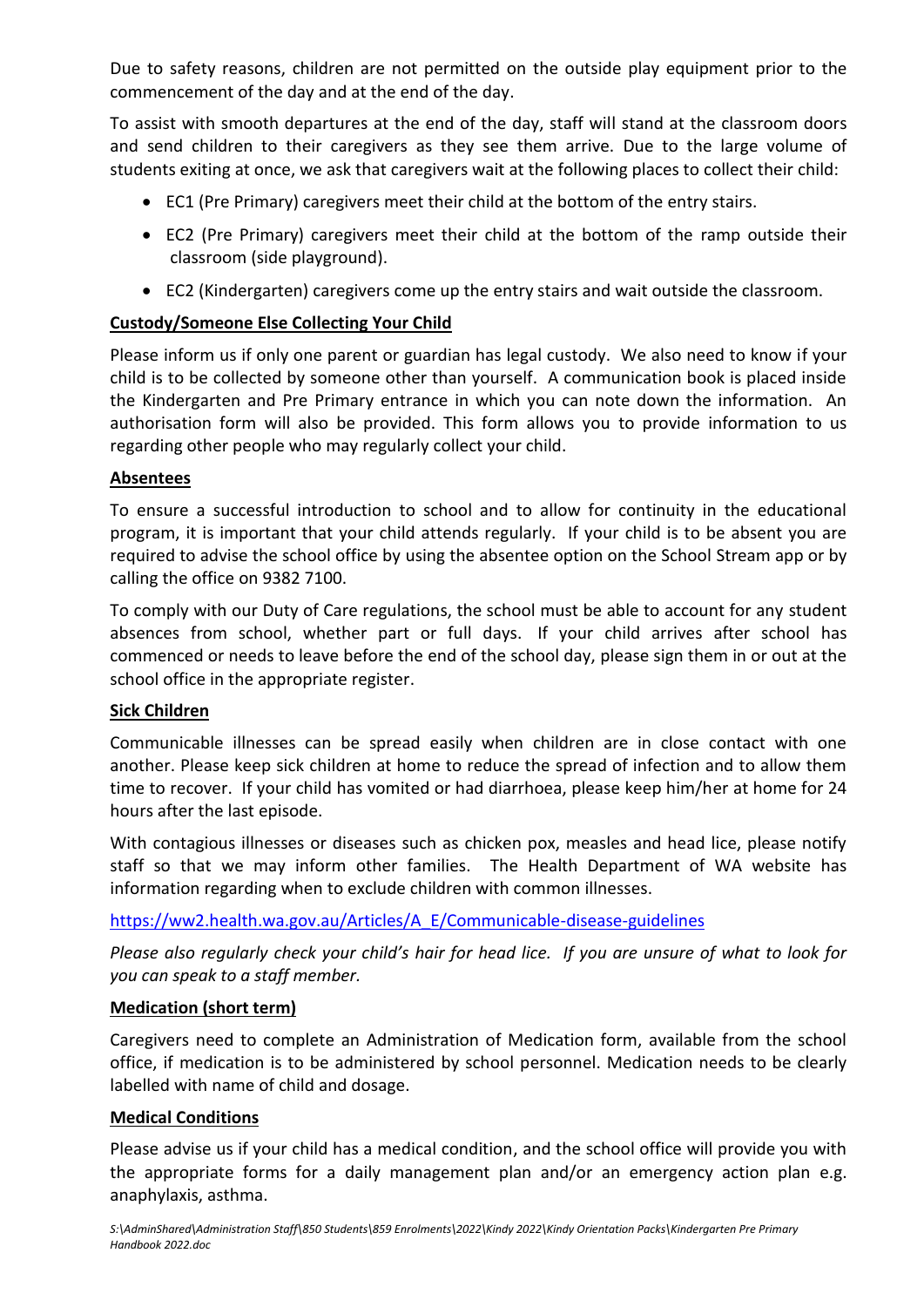# **Communication**

To facilitate clear communication between caregivers and staff, the following processes are in place:

- A school newsletter is available fortnightly on a Friday afternoon via the School Stream app. Please read the newsletter carefully, as it has information regarding upcoming events. **https://www.schoolstream.com.au/download/**
- Excursion permission slips, and updates on events and processes occur through the School Stream App
- Teachers share class information with caregivers via Seesaw
- Emails are also sent to families, so please ensure the school office has your current email address.
- Messages on the Kindergarten and Pre Primary noticeboard.
- A communication book near the entrance of the Kindergarten and Pre Primary classrooms.

# **Appointments**

Before and after school are busy times, so to properly discuss your child's progress or social/emotional wellbeing, please make an appointment with your child's teacher.

# **Reporting**

This is an ongoing process and includes formal and informal reporting.

Progress Meetings – These will be held at the end of Term 2. The teacher will provide you with an update on how your child is progressing academically and socially/emotionally, and discuss the next focus in your child's learning.

Reports – You will receive a formal report at the end of each semester showing how your child has progressed over their year.

# **Personal Requirements**

A list of student requirements is distributed in November for the following year. Orders can be placed online through Campion, or purchased elsewhere if you choose. In Kindergarten and Pre Primary we share items communally, so *there is no need to label items, except for your child's Portfolio which will have their individual work placed inside.* 

# **Clothes**

- It is an expectation that all students wear the full school uniform. The uniform can be purchased from the online School Uniform Shop www.quickcliq.com.au
- Clothes with paint on them should be soaked in COLD WATER and preferably given a rub with laundry soap before washing.
- Check that your child's clothes allow them to go to the toilet easily. Independence is hindered when your child needs to ask for assistance to go to the toilet (undoing buttons, belts, clips).
- Please ensure your child wears footwear appropriate for climbing e.g. sneakers. Laces are not appropriate for young students unless they can independently take them on and off.
- Clearly label all items of clothing with your child's first and surname
- *Please ensure you place a spare change of clothes in your child's bag in case of an accident.*

**Hats**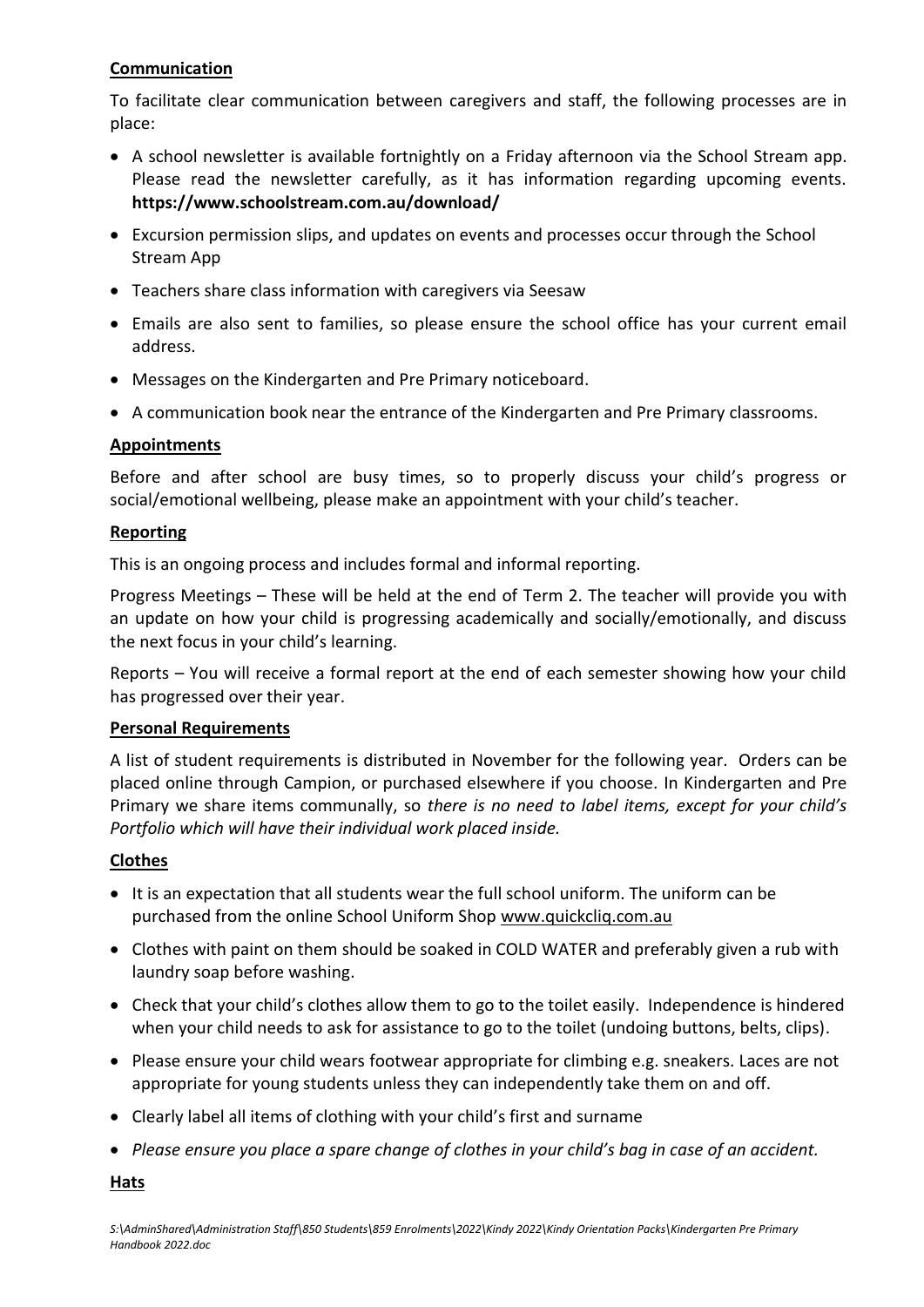We ask that each child purchase a school wide brimmed hat. To support sun protection, at North Cottesloe Primary School there is a 'NO HAT, NO PLAY' rule. This rule applies for every school day, for the entire year.

# **Bags**

Children will need to bring a bag every day. Please label bags clearly on the outside and ensure they are not too small. The bags need to be able to hold a lunch box, drink bottle, spare clothes, library book and children's work. Children should be able to open and close their bags.

# **Library**

Pre Primary children change their library books weekly and Kindergarten children change their library books fortnightly. Every child must have a waterproof library bag, which can be purchased from Campion or Uniform Concepts. Please make sure the bag is labelled with your child's name and remember to return the book to school on your child's library day. Please be aware that lost or damaged books will need to be replaced or paid for.

# **Healthy Foods**

North Cottesloe Primary School has Healthy Eating Guidelines which you can access on our website. Accordingly, we encourage you to send nutritious food with your child and to avoid food and drinks with high sugar or fat content. Children at our school, are told not to share food from their lunchboxes. If your child is celebrating their birthday on a school day, we ask that you do not bring food to celebrate.

## **Morning Tea and Lunch**

Please provide a healthy morning tea in a separate container for your child. We encourage that you pack at least one piece of fruit each day. Other suggestions can include cheese and vegetables such as carrot or cucumber.

Children will also need to bring along a packed lunch. Please ensure you put in a cold ice pack to keep lunches cool in the summer. Lunch boxes and morning tea containers need to be clearly labelled on the outside with your child's name. Daily lunch - Please send a healthy, well balanced lunch for your child e.g. sandwich, crackers, fruit, cheese, yoghurt. We prefer no crisps, chocolate bars, lollies, juice or flavoured drinks to be consumed at school. The school canteen is open Monday, Thursday and Friday for lunch purchases only. No canteen morning tea or ice creams are available for Kindergarten or Pre Primary students. All canteen orders are completed online at: www.quickcliq.com.au

As we are a waste-wise school, fruit and vegetable scraps will be added to our worm farm each week, and we ask that families try to minimise unnecessary wrapping of food items.

# **Drinks**

Each child is required to bring their own drink bottle of *water* every session. Their bottle needs to be clearly labelled with their name on it. Children will be able to bring their drink bottle into the classroom.

# **Allergy Aware School**

We have a number of students in the school with severe life threatening allergies (anaphylactic reactions) to products, particularly nuts and eggs.

We are seeking your support in creating a safer environment by:

• Talking to your child about allergies and what they can do to protect their friends who have allergies.